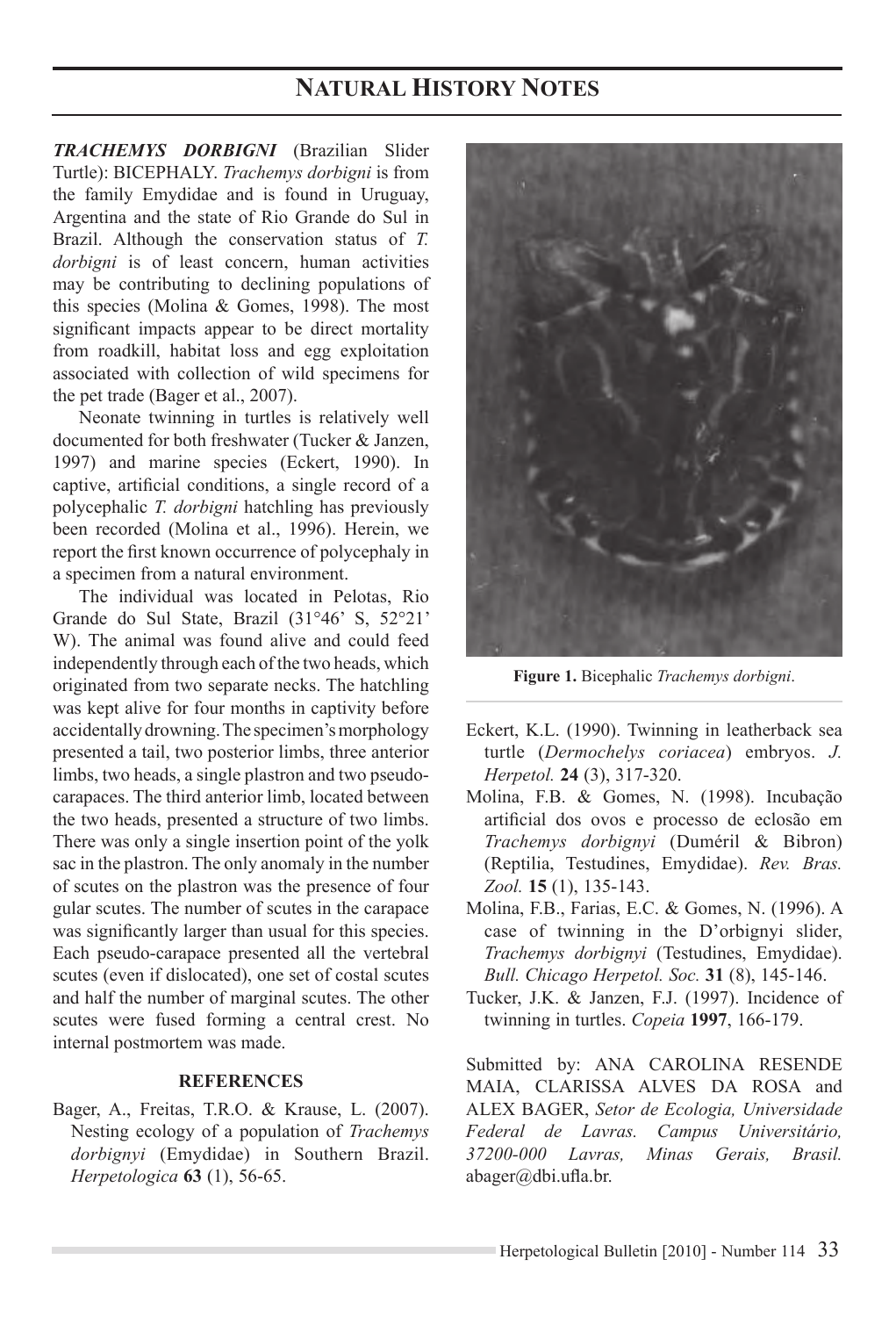*LITHOBATES CATESBEIANUS* (American bullfrog): DIET. The American bullfrog is a large frog species with generalist feeding habits, including small vertebrates in its diet (Bury & Whelan, 1984). It was introduced in several countries associated with aquaculture, arriving in Brazil in the 1930s (Giovanelli et al., 2008). Farming escapes (due to poor management practices) and intentional introductions allowed this species to establish invasive populations in wild habitats of several regions on the next decades (Giovanelli et al., 2008; Silva et al., 2009). Here we summarize the stomach contents of 13 feral bullfrogs (seven females and six males) from a small farm located at the locality of Córrego dos Dutras (20°12'37.79"S, 42°08'14.86"W), municipality of Manhuaçu, Minas Gerais state, southeastern Brazil.

The frogs were collected at night, on 27 and 28 February 2009, from sunset until ca. 21:00. The sampling site consists of four small fishery ponds surrounded by grass. After collection, the specimens were double pithed (brain and spinal cord) and put on ice to retard digestion. The snout-vent length (SVL) was recorded to the nearest 0.01 mm, and prey items were identified to the lowest possible taxonomic level. Four specimens were housed as vouchers at the herpetological collection of Museu de Zoologia João Moojen (MZUFV), Universidade Federal de Viçosa, municipality of Viçosa, Minas Gerais state, Brazil, under the register numbers MZUFV 9608, 9609, 9610 and 9611.

The SVL of the frogs varied from 47.04 to 151.84 mm (mean  $\pm$  SD: 109.07  $\pm$  39.23 mm), and the number of prey items ingested by each frog varied from  $1-15$  (mean  $\pm$  SD:  $6.62 \pm 4.39$ ). Plant remains were found in nine stomachs (69.23%), and were considered accidently ingested. Among the 83 prey items recorded, the most common were Zygoptera (Odonata), larvae of Lepidoptera, Araneae and Ephemeroptera, which together represented 60.24% of the total prey items ingested (Table 1). However, regarding the number of frogs analysed, the most frequent preys were Zygoptera and Diplopoda followed by Araneae. Two fishes, one tadpole of *L. catesbeianus* and an unidentified post-metamorphic anuran were found among preyed vertebrates (Table 1). We thank Caio A. Figueiredo-de-Andrade for the English revision of

| <b>Stomach contents</b>            | Np              | %Np       | Nf             | % Nf  |
|------------------------------------|-----------------|-----------|----------------|-------|
| Arachnida (Araneae)                | 10 <sup>1</sup> | 12.05     | 5.             | 38.46 |
| Diplopoda                          | ĥ               | 7.23      | 6.             | 46.15 |
| Crustacea (Isopoda)                | ī               | 1.20      | L              | 7.69  |
| Coleoptera                         |                 |           |                |       |
| Scarabaeidae                       |                 | 2.41      |                | 15.38 |
| Hydrophilidae                      |                 | 120       |                | 7.69  |
| <b>Unidentified</b>                |                 | 2.41      |                | 15.38 |
| Diptera                            |                 | 1.20      |                | 7.69  |
| Ephemeroptera                      |                 | 8.43      | 3              | 23.08 |
| Hemiptera                          |                 |           |                |       |
| Auchenorrhyncha (Cicadellidae)     |                 | 1.20      | ı              | 7.69  |
| Auchenorrhyncha (unidentified)     |                 | 6.02      |                | 15.38 |
| Heteroptera (Belostomatidae)       |                 | 1.20      | 1              | 7.69  |
| Heteroptera (Hydrometridae)        |                 | 1.20      |                | 7.69  |
| Hymenoptera                        |                 |           |                |       |
| Formicidae                         | 2               | 2.41      |                | 15.38 |
| Vespidae                           |                 | 1.20      |                | 7.69  |
| Lepidoptera (larvae)               | 12              | 14.46     | 7              | 15.38 |
| Odonata                            |                 |           |                |       |
| Anisoptera                         |                 | 4.82      | 3.             | 23.08 |
| Zygoptera                          |                 | $25.30 -$ | 6.             | 46.15 |
| Orthoptera (Gryllidae)             |                 | 1.20      |                | 7.69  |
| Chordata (Actinopterygii)          |                 |           |                |       |
| Poecilidae                         | ۱               | 1.20      |                | 7.69  |
| Cichlidae (Geophagus brasiliensis) | π               | 1.20      |                | 7.69  |
| Chordata (Anura)                   |                 |           |                |       |
| Lithobates catesbetanus (tadpole)  |                 | 1.20      |                | 7.69  |
| Unidentified (post-metamorphic)    |                 | 1.20      |                | 7.69  |
| Plant remains and sediments        |                 | $-11$     | $\overline{0}$ | 69.23 |

**Table 1.** Summary of stomach contents of 13 specimens of *Lithobates catesbeianus* from Córrego dos Dutras, municipality of Manhuaçu, Minas Gerais state, Brazil, collected in 27 and 28 February 2009. Np: number of prey items; Nf: number of frogs.

the manuscript and IBAMA/ICMBio for collection permit (number 17152-1). ETS also thanks Programa de Apoio a Planos de Reestruturação e Expansão das Universidades Federais (REUNI) for scholarship.

## **REFERENCES**

- Bury, R.B. & Whelan, J.A. (1984). Ecology and management of the Bullfrog. Washington D.C.: US Fish and Wildlife Service, Resource Publication 155.
- Giovanelli, J.G.R, Haddad, C.F.B. & Alexandrino, J. (2008). Predicting the potential distribution of the alien invasive American bullfrog (*Lithobates catesbeianus*) in Brazil. *Biol. Inv.* **10** (5), 585- 590.
- Silva, E.T., Reis, E.P., Feio, R.N. & Ribeiro Filho, O.P. (2009). Diet of the invasive frog *Lithobates catesbeianus* (Anura: Ranidae) in Viçosa, Minas Gerais State, Brazil. *S. Am. J. Herpetol.* **4** (3), 286-294.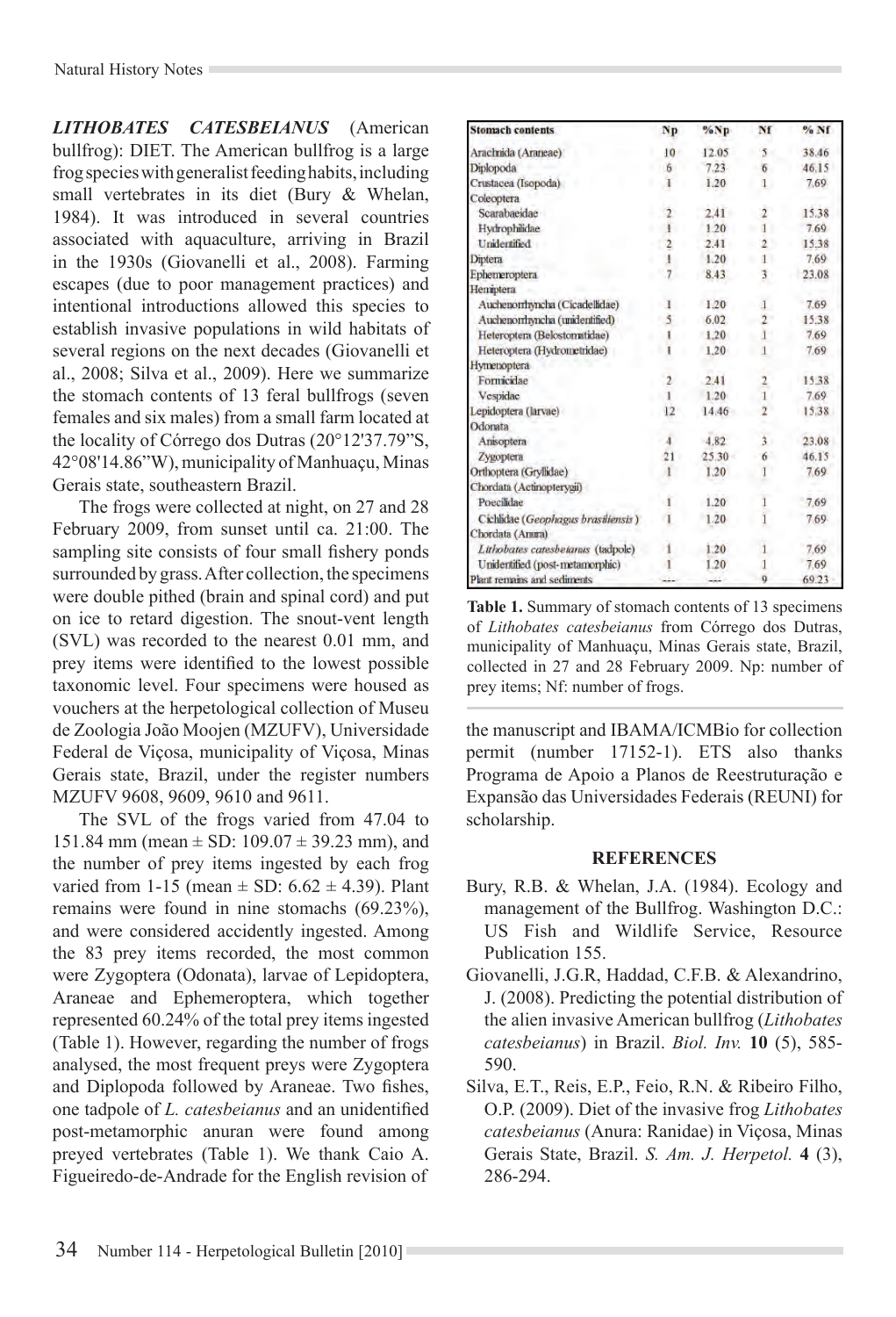Submitted by: EMANUEL TEIXEIRA DA SILVA, *Departamento de Biologia Animal, Universidade Federal de Viçosa, Campus Universitário, CEP 36571-000, Viçosa, MG, Brazil.* etsbio@yahoo. com.br. CHARLENE DA PENHA NEVES, *Escola Estadual Dr. Eloy Werner, Rua da Matriz 155, CEP 36905-000, district of Realeza, Manhuaçu, MG, Brazil* and OSWALDO PINTO RIBEIRO FILHO, *Departamento de Biologia Animal, Universidade Federal de Viçosa, Campus Universitário, CEP 36571-000, Viçosa, MG, Brazil.* 

*BOKERMANNOHYLA CARAMASACHII*  (Caramaschi's treefrog): DEFENSIVE BEHAVIOUR. Amphibians are subject to predation by a vast array of invertebrates and vertebrates, being known to display a wide variety of defensive behaviours, including tonic immobility (Duellman & Trueb, 1994; Wells, 2007). In this strategy the frog or toad usually flips itself on its back and remains immobile. Although this behaviour is widespread in frogs there are few descriptions of it for *Bokermannohyla* species. *Bokermannohyla caramaschii* is a moderate sized frog belonging to the *B. circumdata* group (Faivovich et al., 2005). This species is restricted to the northern part of the Serra da Mantiqueira mountain range, southeastern Brazil (Napoli, 2005).

On 7 December 2009 at 20:30, an adult male *B. caramaschii* was captured inside a bromeliad leaf next to a rivulet in the Serra do Brigadeiro State Park, an area of montane rainforest in municipality of Araponga, state of Minas Gerais, Brazil (20º43'19"S, 42º28'43"W, elev. 1320 m). While manipulated, the frog flipped all four limbs in close to the abdomen remaining motionless (Fig. 1). When it was turned belly up, it remained in the same position for about 20 seconds and then quickly became alert and active. The adult male *B. caramaschii* also released a strong odour. The frog was then handled again and repeated the behaviour twice. This is the first record of this behaviour for *B. caramaschii* although death feigning has been reported in the *Bokermannohyla circumdata* group previously (Toledo et al., 2010). Some functions have been suggested to explain



**Figure 1.** An adult male *Bokermannohyla caramaschii* in death feigning behaviour.

the adaptive value of the motionlessness behaviour. Sazima (1974) reported this behavior as a strategy to avoid the anuran predation by common water snakes *Liophis miliaris*. Marchisin & Anderson (1978) classified its behaviour as one of the most common anuran responses to the approach of snakes. It has been suggested that the use of this immobility tactic is in response to predator attack and happens after a frog falls from height in vegetation (Azevedo-Ramos, 1995). It has also been suggested to be in response to terrestrial anuran predators (Toledo et al., 2005, 2010). However, there are few data concerning the functional significance of this behaviour as well about the efficiency of tonic immobility in reducing risk of predations in frogs (Azevedo-Ramos, 1995; Toledo, 2004a, 2004b; Toledo et al., 2005; Wells, 2007).

We thank Instituto Brasileiro do Meio Ambiente e dos Recursos Naturais Renováveis (IBAMA) and Instituto Estadual de Florestas (IEF) for the authorisations provided (IBAMA #20857-1, IEF #071-09). Universidade Federal de Viçosa for logistic support. Coordenação de Aperfeiçoamento de Pessoal de Nível Superior (CAPES) for fellowships granted to MRM.

#### **REFERENCES**

- Azevedo-Ramos, C. (1995). Defense behaviors of the neotropical treefrog *Hyla geographica* (Anura, Hylidae). *Rev. Bras. Biol.* **55**, 45–47.
- Duellman, W.E. & Trueb, L. (1994). *Biology of*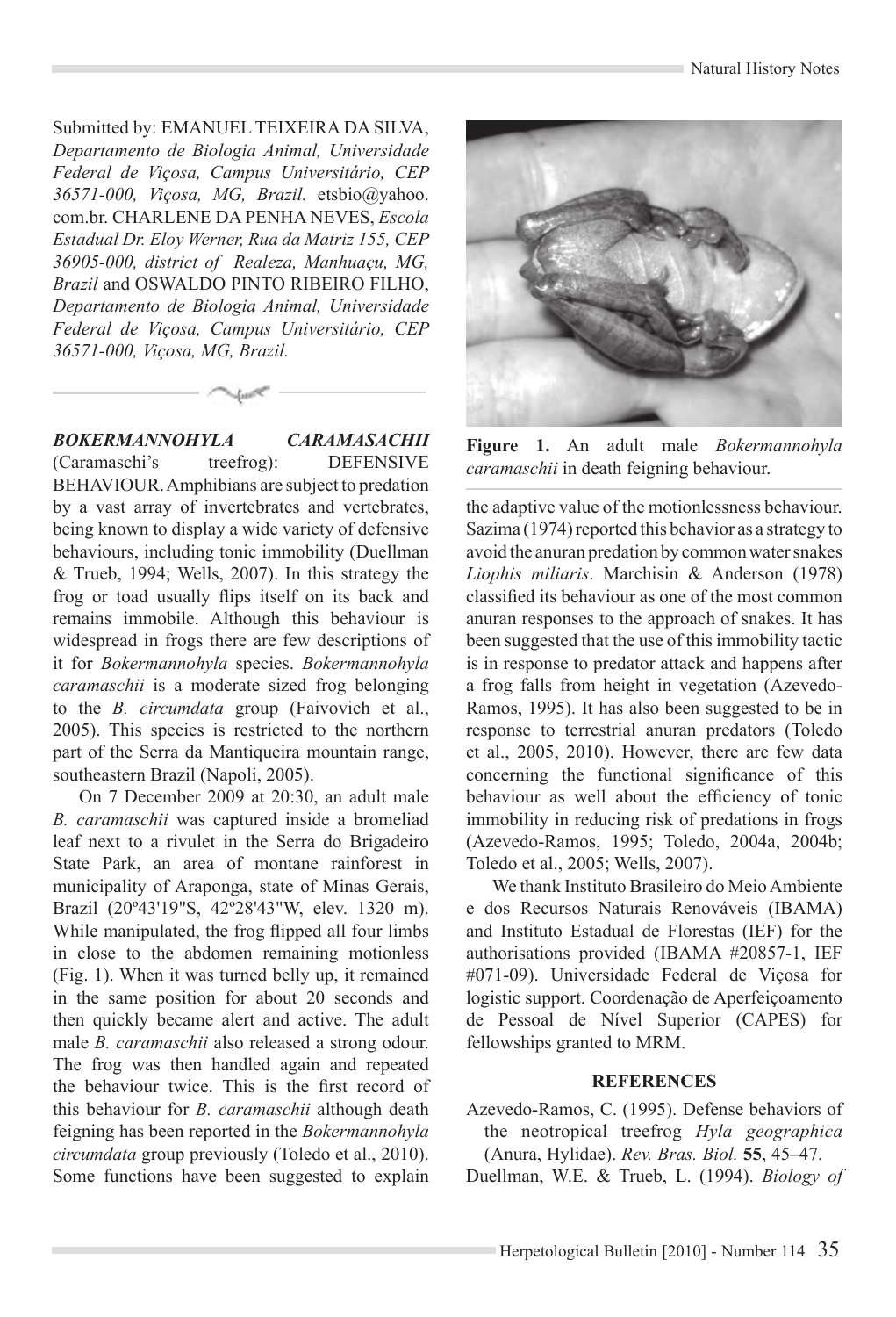*Amphibians. 2nd Edition.* London: J. Hopkins.

- Faivovich, J. et al. (2005). Systematic review of the frog family Hylidae, with special reference to Hylinae: Phylogenetic analysis and taxonomic revision. *Bull. Am. Mus. Nat. Hist.* **294**, 1-240.
- Marchisin, A. & Anderson, J.D. (1978). Strategies employed by frogs and toads (Amphibia, Anura) to avoid predation by snakes (Reptilia, Serpentes). *J. Herpetol.* **12**, 151-155.
- Napoli, M. (2005). A new species allied to *Hyla circumdata* from Serra da Mantiqueira, southeastern Brazil. *Herpetologica* **61**, 63-69.
- Toledo, L.F., Tozetti, A.M. & Zina, J. (2005). *Leptodactylus labyrinthicus*: Repertoire of defensive behaviour. *Herpetol. Bull.* **91**, 29-30.
- Sazima, I. (1974). Experimental predation on the leaf frog *Phyllomedusa rohei* by the water snake *Liophis miliaris. J. Herpetol.* **8**, 376-377.
- Toledo, L.F. (2004a). *Elaschistocleis* cf. *ovalis*  (common oval frog): Death feigning. *Herpetol. Rev.* **35**, 371-372.
- Toledo, L.F. (2004b). *Scinax fuscomarginatus*: Defense behaviour. *Herpetol. Rev.* **35**, 377-378.
- Toledo, L.F. et al. (2010). Is it all death feigning? Case in anurans. *J. Nat. Hist.* **44**, 1979-1988.
- Wells, K.D. (2007). *The Ecology and Behavior of Amphibians.* Chicago: Univ. Chicago Press.

MARIO RIBEIRO DE MOURA and RENATO NEVES FEIO, *Museu de Zool. João Moojen, Dept. Biol. Anim., Univ. Fed. Viçosa, Vila Gianetti 32, CEP 36570-000 Viçosa, Minas Gerais, Brazil.*  mariormoura@gmail.com.



*CNEMIDOPHORUS OCELLIFER* (Spix's whiptail): PREDATION. *Cnemidophorus ocellifer*  (Spix, 1825) is a heliothermic teiid lizard widely distributed in south America, occurring in Argentina, Bolivia, Paraguay, and throughout Brazil, excluding Amazonia (Vanzolini et al., 1980). To date, six cases of predation by lizards on Brazilian species of *Cnemidophorus* have been recorded, including *C. ocellifer* as prey of *Tropidurus itambere* (Faria & Araújo, 2004), *T. torquatus* (Kokubum & Lemos, 2004) and *T. hispidus* (Costa et al., 2010), and *C. littoralis* and *C. nativo* of *T. torquatus* (Kiefer et al., 2006; Peloso & Pavan, 2007). Additionally, a case of cannibalism by a female *C. ocellifer*  was described in a Caatinga area in the state of Rio Grande do Norte (Sales et al., 2010a). Other predators of *Cnemidophorus* lizards include birds (Morais & Pinho, 2007; Carvalho-Filho, 2008), centipedes (Bocchiglieri & Mendonça, 2009) and snakes (Peloso & Pavan, 2007; Bocchiglieri & Mendonça, 2009). Herein we document the first recorded case of ingestion of *C. ocellifer* by the teiid lizard *Ameiva ameiva* and a fortuitous event of predation by the cuculid bird *Guira guira* in the Caatinga of northeast Brazil.

In the context of an ecological investigation in a lizard assemblage, an *A. ameiva* population was studied in a forest enclave (06°08'14"S, 36°44'81"W, 680 m above sea level) inside the Caatinga biome, in the municipality of Tenente Laurentino Cruz, Rio Grande do Norte, Brazil. The climate is classified as semi-arid, hot and dry, with rainfall of 705.9 mm/year, mean temperature of 26.6°C and relative air humidity of 65% (Beltrão et al., 2005). On 29 January 2010, we collected an adult female *A. ameiva* (142.7 mm SVL) with a headless specimen of *C. ocellifer* (length: 86.4 mm; width: 17.6 mm and 14,006.10 mm<sup>3</sup> in volume) in its stomach contents (Fig. 1). The bluish colour of the ventral row of scales and the greenish colour of the granular dorsal scales in *C. ocellifer*, typical of reproductively active individuals, leads us to conclude that it is an adult lizard.

The diet of *A. ameiva* is composed mainly of arthropods, but also includes fruits and gastropods (Zaluar & Rocha, 2000). Orthopterans, termites, beetles and insect larvae are the most numerically important items in the diet of the populations of this species in different Brazilian ecosystems (Vitt & Colli, 1994; Gainsbury & Colli, 2003). Volumetrically, beetles, insect larvae, cockroaches, spiders and orthopterans were the most important items (Vitt & Colli, 1994). In addition to invertebrates and plant matter, *A. ameiva* occasionally feeds on small vertebrates (Vitt, 1995), including lizards (Zaluar & Rocha, 2000). Published diets of *A. ameiva* report *Mabuya agilis* and *T. torquatus* as prey items in a restinga ecosystem in southeast Brazil (Zaluar & Rocha, 2000), *Kentropyx striata*  in an Amazonian savanna in northern Brazil (Vitt,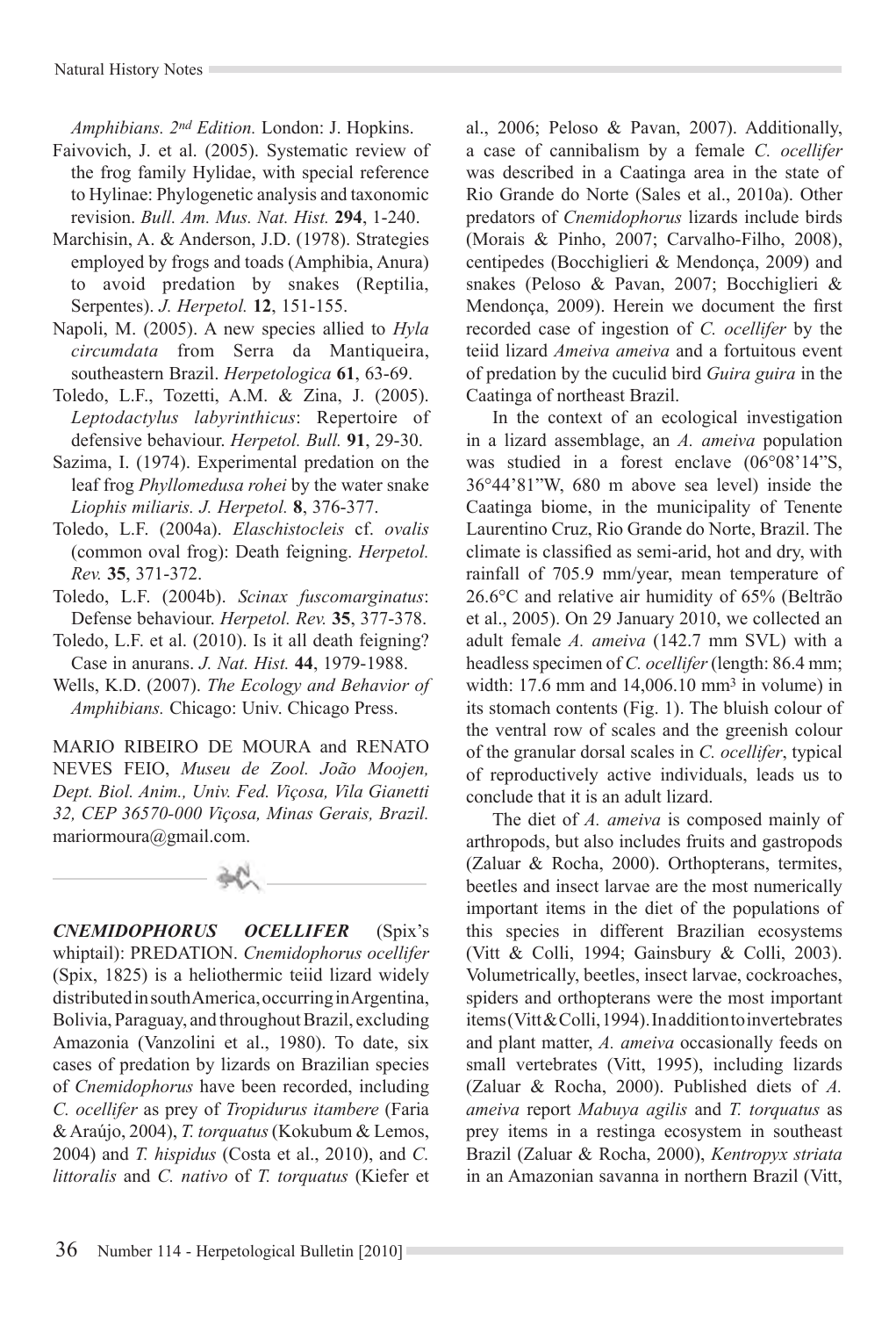

**Figure 1.** *Cnemidophorus ocellifer* predated by an adult female *Ameiva ameiva* (142.7 mm SVL): (left) stomach removed, (right) adult predated specimen (length: 86.4 mm); note absence of the head.

2000) and *Vanzosaura rubricauda* in the caatinga of northeast Brazil (Sales et al., 2010b). According to Siqueira & Rocha (2008), lizards from the family Teiidae do not usually appear as prey of other lizards and this is very likely owing to the fact that they are wide-foraging predators, moving actively in the habitat, and because they use flight as an anti-predation behavioural response. These characteristics make them potentially difficult to capture.

However, the high abundance of *C. ocellifer* in our study area, representing approximately 45% of the total of lizards captured ( $n = 707$ ), might have facilitated the encounter between predator and prey, providing the predation by *A. ameiva*. Events such as these may be due to their generalist and opportunistic feeding habits, as observed in other studies (Vitt, 1995; Mesquita & Colli, 2003). Like cannibalism, saurophagy may provide nutritional benefits such as the access to an additional source of energy, increasing the availability of potential foods (Rocha & Siqueira, 2008). Nevertheless, Vitt (2000) reports that owing to the large body

size of *A. ameiva* compared to many sympatric lizard species, saurophagy may be more frequent than is currently represented in the literature. The *A. ameiva* (CHBEZ 3330) was deposited in the herpetological collection of the Universidade Federal do Rio Grande do Norte, Natal, Brazil.

The second predation case occurred on 21 November 2010 ca. 14:10 in the same area as the aforementioned predation event, where we witnessed a Guira cuckoo *Guira guira* preying on *C. ocellifer*. On this occasion, the Guira cuckoo was sighted flying from the ground to a tree and subsequently jumping on the branches carrying the lizard in its bill. The lizard was limp and seemed dead. After one minute of observation, the bird flew out of view with its prey because one member of its flock tried to steal the lizard (kleptoparasitism). A similar record was observed for the teiid *C. lemniscatus* in the Amazon region, when the lizard was also captured by a *Guira guira* (Carvalho-Filho, 2008).

We thank the municipal government of Tenente Laurentino Cruz for logistical support,